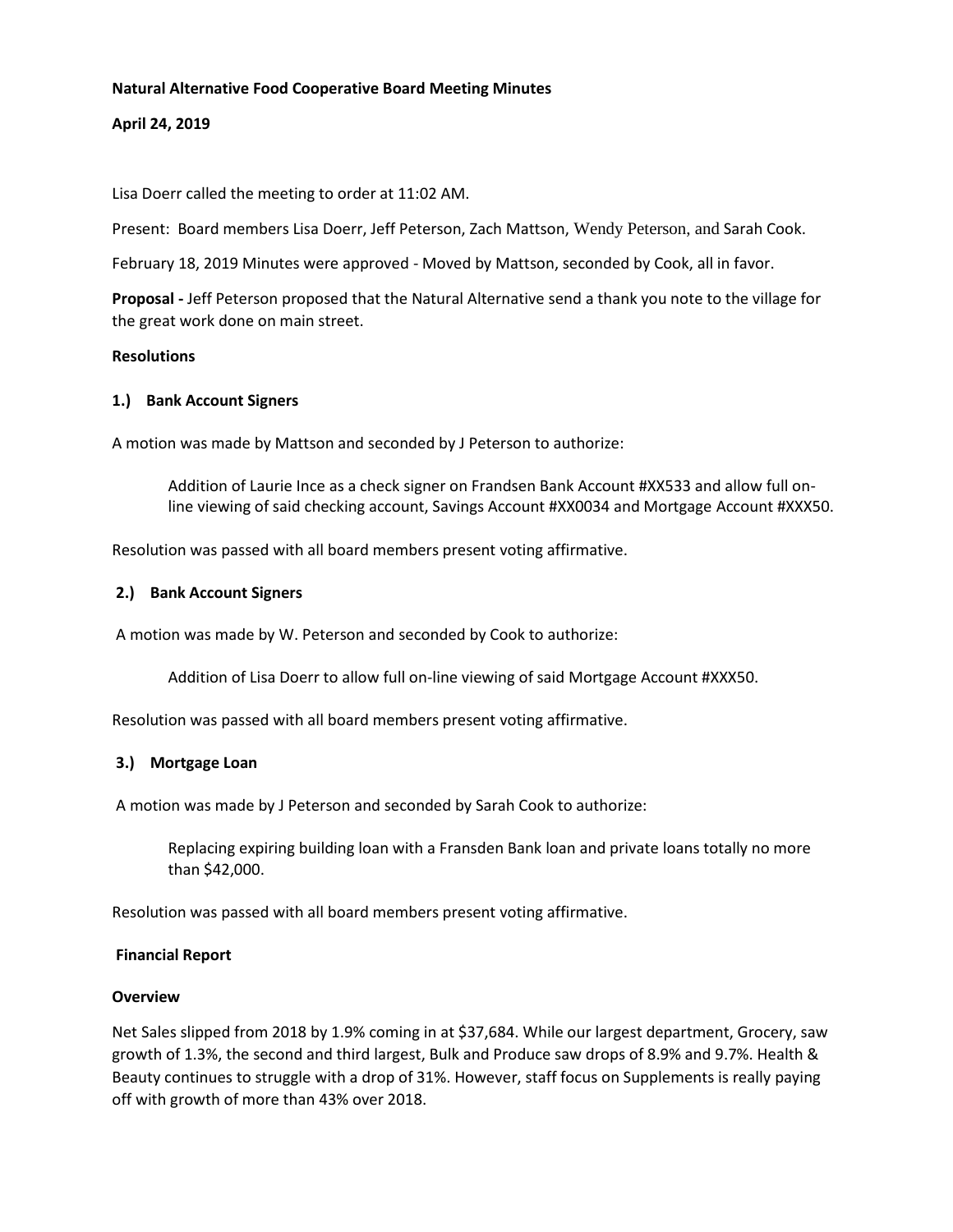Basket Size is up over 2018 9% but is balanced by an 8.7% drop in number of sales per day to 42 from 47. Member Sales were flat and Non-Member sales were down 4%. We saw a 7.8% rise in Senior Sales.

March Register Donations were \$221 and are earmarked for the Northwest Alliance Community Foundation.

Gross Profit on Grocery Sales was 25% or \$9,621. With three pay days in March, Payroll Expenses came in at 25% of sales. This is well above our goal of 20%. However, this evens out over the first quarter (January through March) with Payroll Expense at \$22,134, just 1% above our target. This will even out even more through second quarter. Net Ordinary Income was \$1,497. After Depreciation and Donations, Net Income came in at -\$1,719 up from 2018's loss of \$3,528

Our Balance Sheet remains strong with all Accounts Payable current.

## **Year to Date Profit/Loss (YTD)**

Net Sales 2019 YTD: \$106,312 Net Sales 2018 YTD: \$103,698 Increase: \$2,614 or 2.5%

Net Ordinary Income 2019 YTD: \$1,048 Net Ordinary Income 2018 YTD: -\$134 Increase: \$1,182

Net Income 2019 YTD: -\$475 Net Income 2018 YTD: -\$6,757 Increase: \$6,282

Cook moved to accept the Financial Report. W. Peterson seconded. All in favor.

#### **Annual Meeting Review**

The board reviewed the suggestions made by members at the annual meeting. The takeaway focused on three main suggestions.

Farmers market put on by the Natural Alternative – wonderful idea, however, there is the question of competing with ourselves and spreading the farmers too thin because of the farmers markets that are already established in St. Croix Falls, Frederic, and Grantsburg.

Deli – This suggestion is currently being worked on and the Natural Alternative will soon be ready for our new service of "Ready to Go" food. Keep an eye out for our new merchandiser that will be filled with healthy, tasty, and readymade food to go!

Lower Prices – Lower prices is something that we are always striving for. The Natural Alternative prides themselves on offering quality, local, and healthy food. Our store manager, Marie Clark, constantly and diligently works on price margins to ensure that we are offering the lowest prices possible and still maintain a financially stable store.